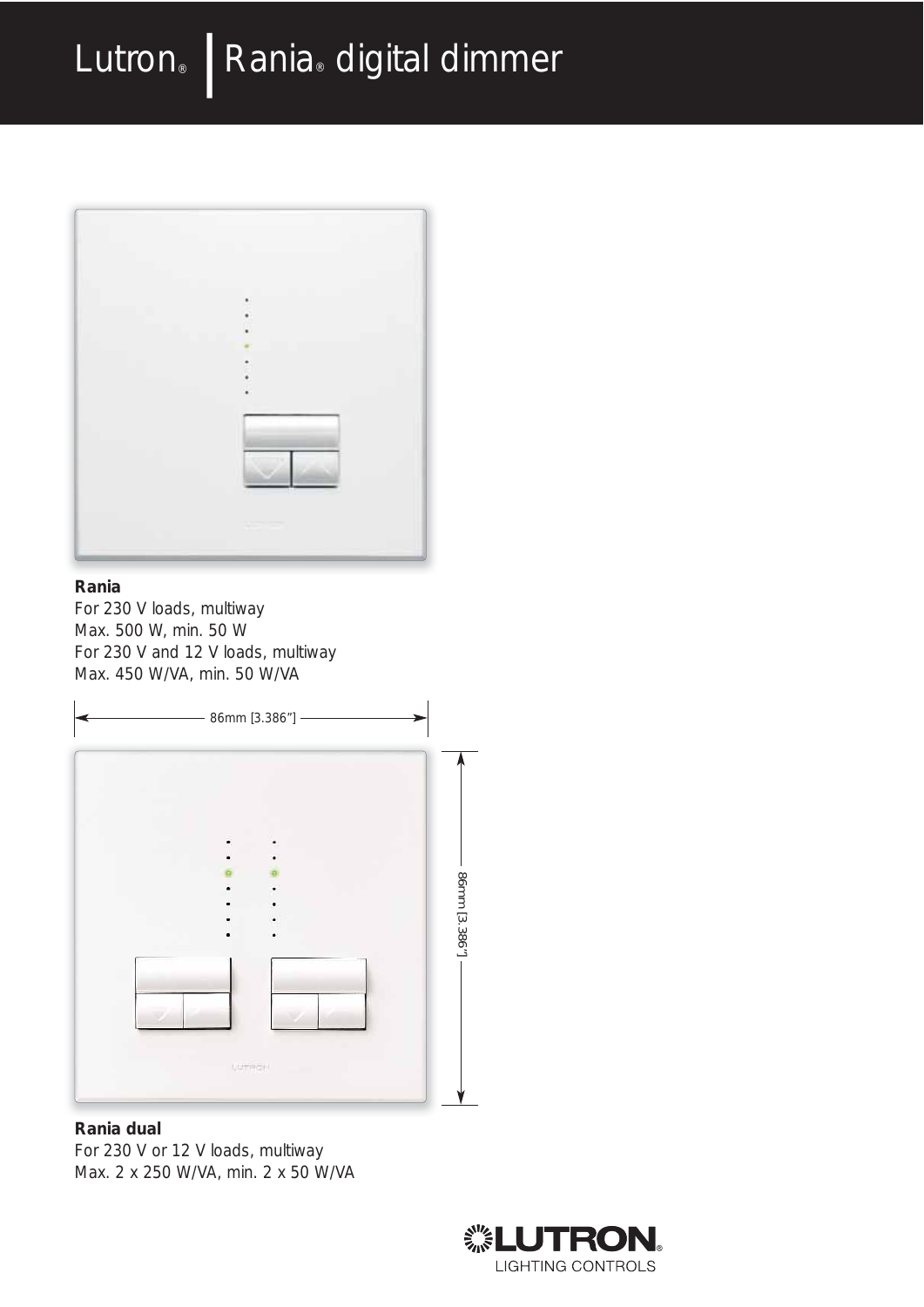# Lutron® | Rania® digital dimmer



#### **Product family features:**

- Single and dual dimmer available
- Green LEDs indicate light level
- Lights softly fade to on/off
- Auto load-sensing capability
- Acoustically quiet operation
- Dim your light from up to 10 locations (requires accessory dimmers)
- Double-tap to full on
- Memorises last light level
- Replaces a standard switch
- Full family of products for all modern lighting sources
- Family includes wiring accessories

#### **Specifications for single and dual dimmer:**

- 220 240 VAC, 50/60 Hz
- Capacity
	- Single dimmer for 230 V loads only: Max. 500 W, min. 50 W
	- Single dimmer for 230 V and 12 V loads
	- (universal): 450 W/VA, min. 50 W/VA – Dual dimmer for 230 V loads only: Max. 2 x 250 W, min. 50 W
	- Dual dimmer for 230 V and 12 V loads
	- (universal): Max. 2 x 250 W/VA, min. 2 x 50 W/VA
- CE approved
- Universal dimmer available with leading and trailing edge capability
- Auto-reset thermal overload protection
- Auto-reset short-circuit and over-current protection
- Lightning strike surge protection
- 10-year power-failure memory
- Voltage regulation
- Wall box with a depth of at least 32mm recommended; square wall box required for dual dimmer
- Precise colour consistency

#### **High load and fluorescent interfaces for use with RNSI and RNDI dimmers**

- To increase load capacity:
	- Max. 1840 W of 230 V loads, use RN-PB-B-AW-M
	- Max. 1200 W/VA of 12 V loads, use NGRX-ELVI-CE-WH-CGP1858
- To control fluorescent loads, use GRX-TVI-CGP1859; Max. switched load 10A, 0-10 V output rating
	- 10 A 300 mA sinks current only (max. 150 ballasts)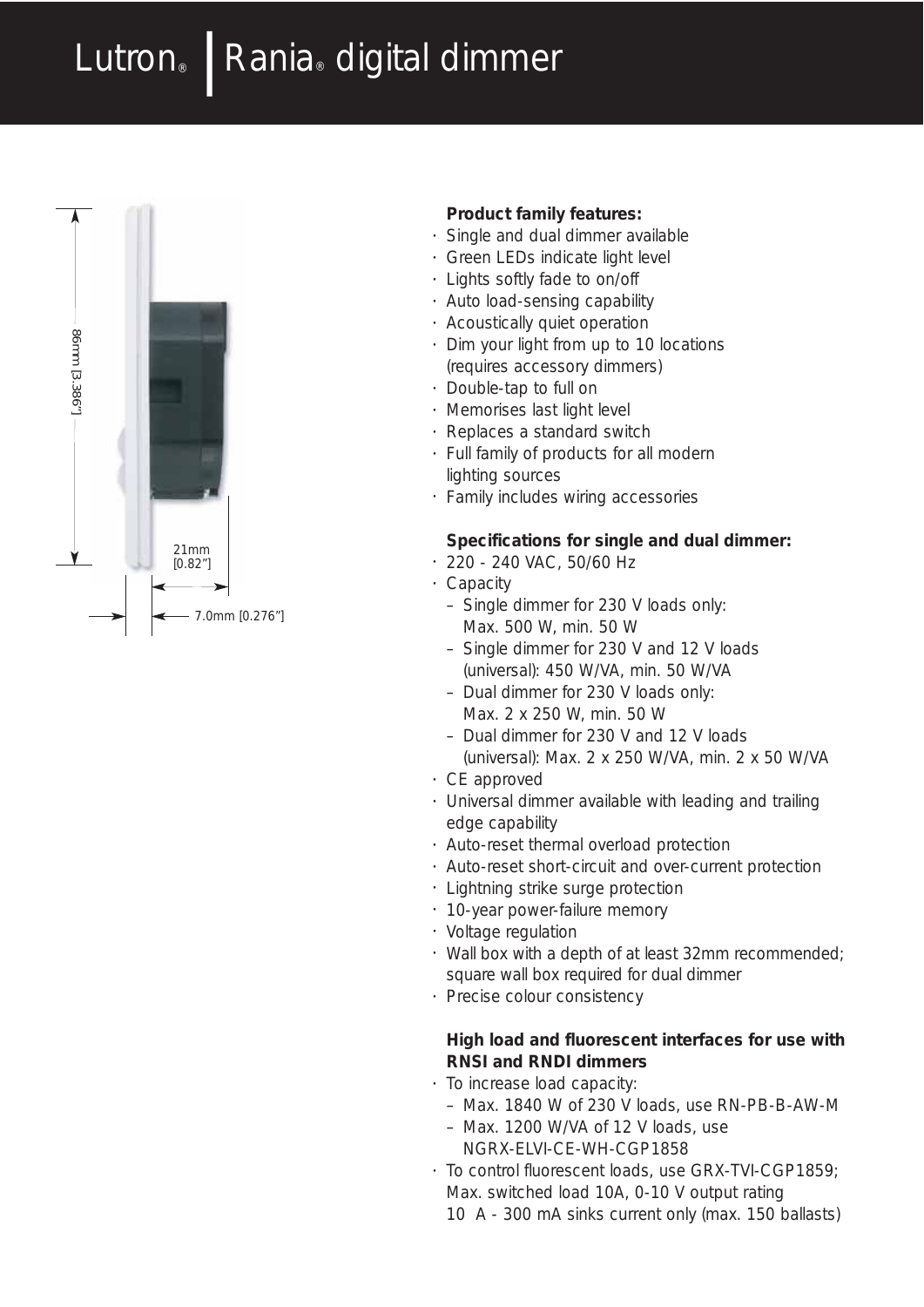# Lutron® | Rania® digital dimmer

## **Rania dimmer**



### **Operation**

LEDs indicate light level. -

**On/Off tapswitch:** Fades lights on or off.

**TURN ON:** Tap once (lights fade to the preset level), tap twice (lights turn on to full brightness).

**TURN OFF:** Tap once (lights fade-to-off), press and hold (for delayed fade-to-off).

## **Rania accessory dimmer**



### **Multi-location dimming**

For use with multi-location dimming only – use up to nine accessory dimmers with one Rania multi-location dimmer.

## **Operation**

**On/Off tapswitch:** Fades lights on or off.

**TURN ON:** Tap once (lights fade to the preset level), tap twice (lights turn on to full brightness).

**TURN OFF:** Tap once (lights fade-to-off),press and hold (for delayed fade-to-off).

## **Ganging and derating**

When ganging this product with other Lutron dimmers, derate maximum capacity to 350 W/VA.





Use Lutron 2-gang or 3-gang frames to gang Lutron dimmers and wiring accessories.

## **Rania single dimmer**



neutral

## **Rania dual dimmer**



For multi-location wiring diagram please refer to Rania installation instructions.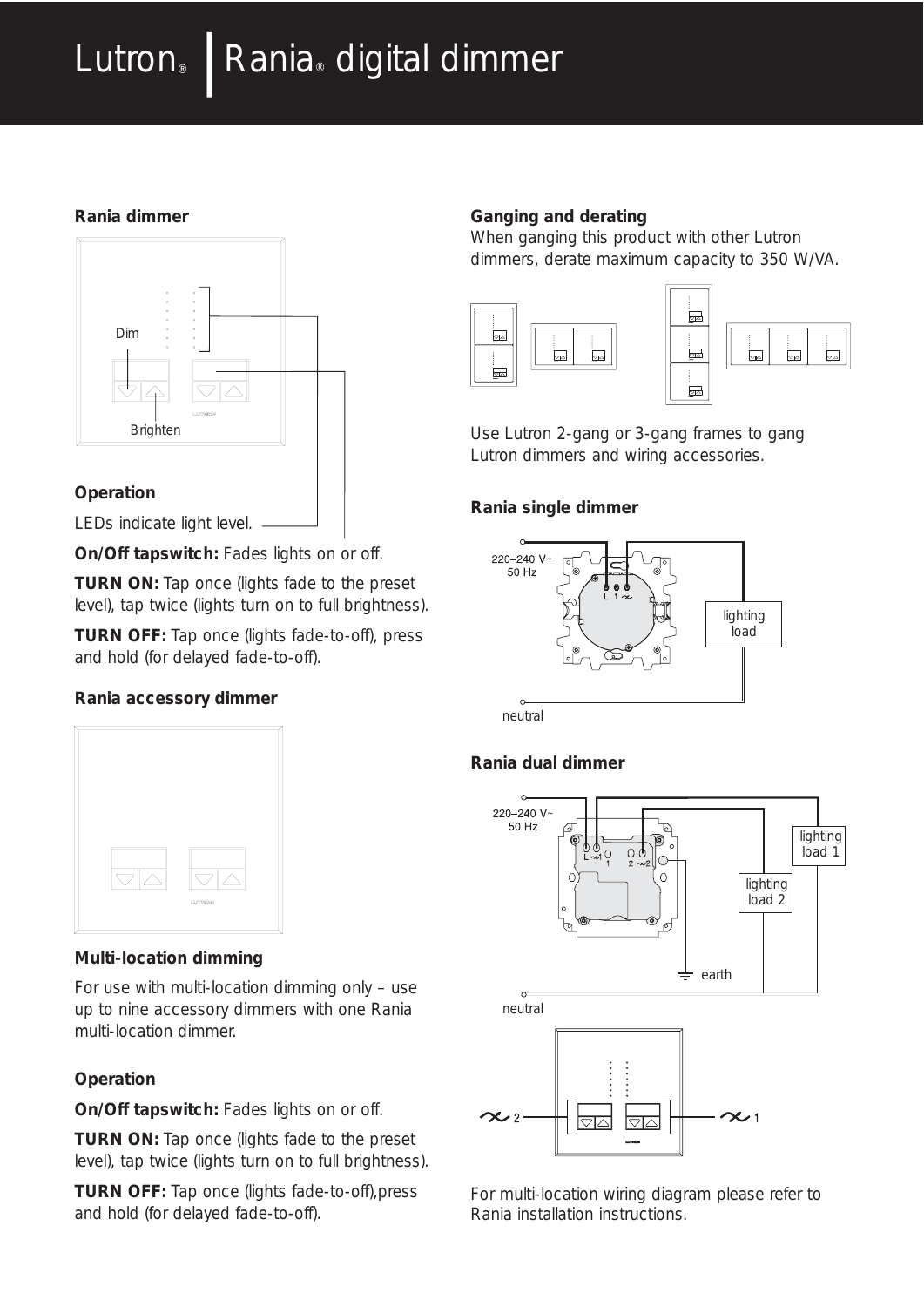You know the mood you want. The next question is: how do you create it? Here's how to choose the right dimmers for your home.

### **Step 1**

Choose the style and colour that best matches or complements the décor of the room.

## **Step 2**

Choose the dimmer designed to control the kind of lights you have in the room.

# **Types of lighting**



# **Step 3**

Calculate the total load.

Incandescent light bulbs have wattage ratings marked on the bulb. Add up the wattage of all the bulbs in the fixture and select a dimmer that is rated above or equal to your total wattage.

## **Incandescent 230/240 V**



# **Mains voltage halogen 230/240 V**



**Electronic and magnetic low voltage 12 V**

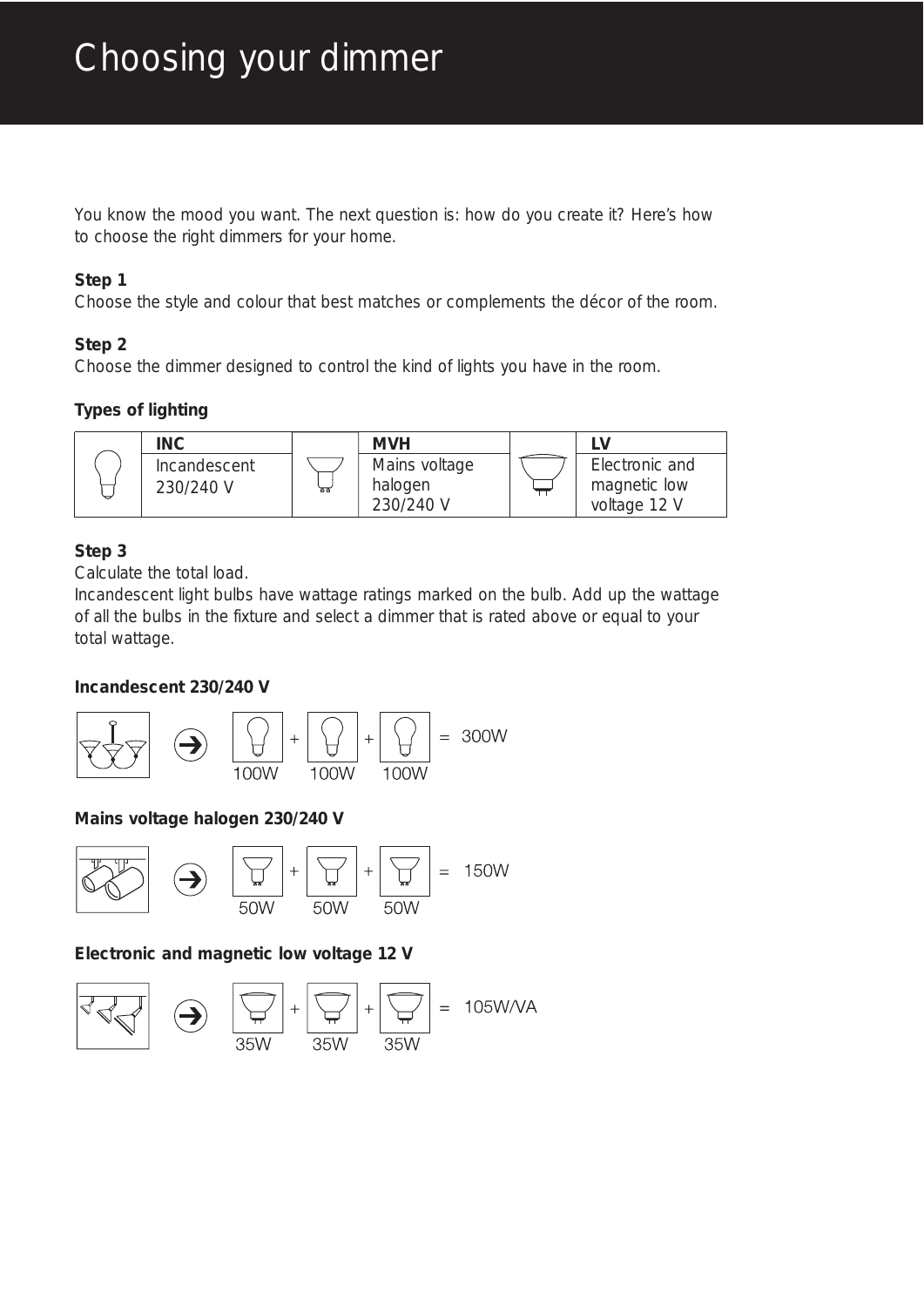### **Step 4**

Decide how many dimmers/switches control the same light fixture and choose from these options.

**If there is only one switch, use a single-pole dimmer** to dim a light from one location. (2-way or multi-location dimmers will work in this application.)



**Multi-location dimming** to dim a light from more than one location – up to ten. Choose one intelligent dimmer and up to nine accessory dimmers. Accessory dimmers work together with the intelligent dimmer, enabling more than one control to dim a light fixture.



| Step 1             | Step 2     |                                   |                       | Step 3       | Step 4 |       |           |
|--------------------|------------|-----------------------------------|-----------------------|--------------|--------|-------|-----------|
| Product            | <b>INC</b> | <b>MVH</b><br>230/240 V 230/240 V | LV<br>12 <sub>V</sub> | Load         | 1 way  | 2 way | Multi way |
| Rania single (INC) | Χ          | X                                 |                       | 500 W        | Χ      | Χ     | Χ         |
| Rania single       | Χ          | Χ                                 | X                     | 450 W/VA     | X      | X     | X         |
| Rania dual         | Χ          | X                                 | X                     | 2 x 250 W/VA | X      | Χ     | Χ         |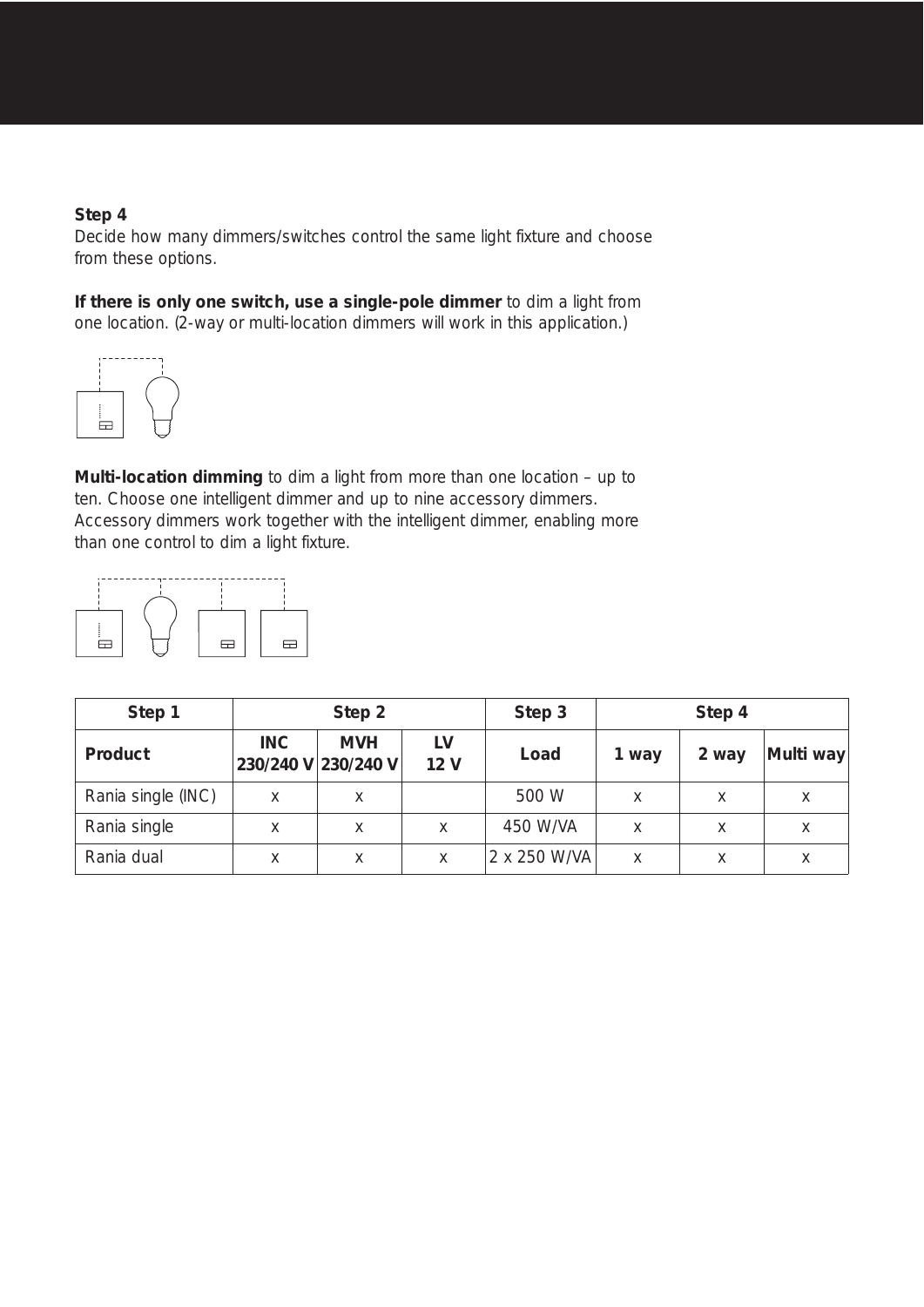# Ordering your dimmer

Here is an example of how to order Rania dimmers for the look and function you desire.

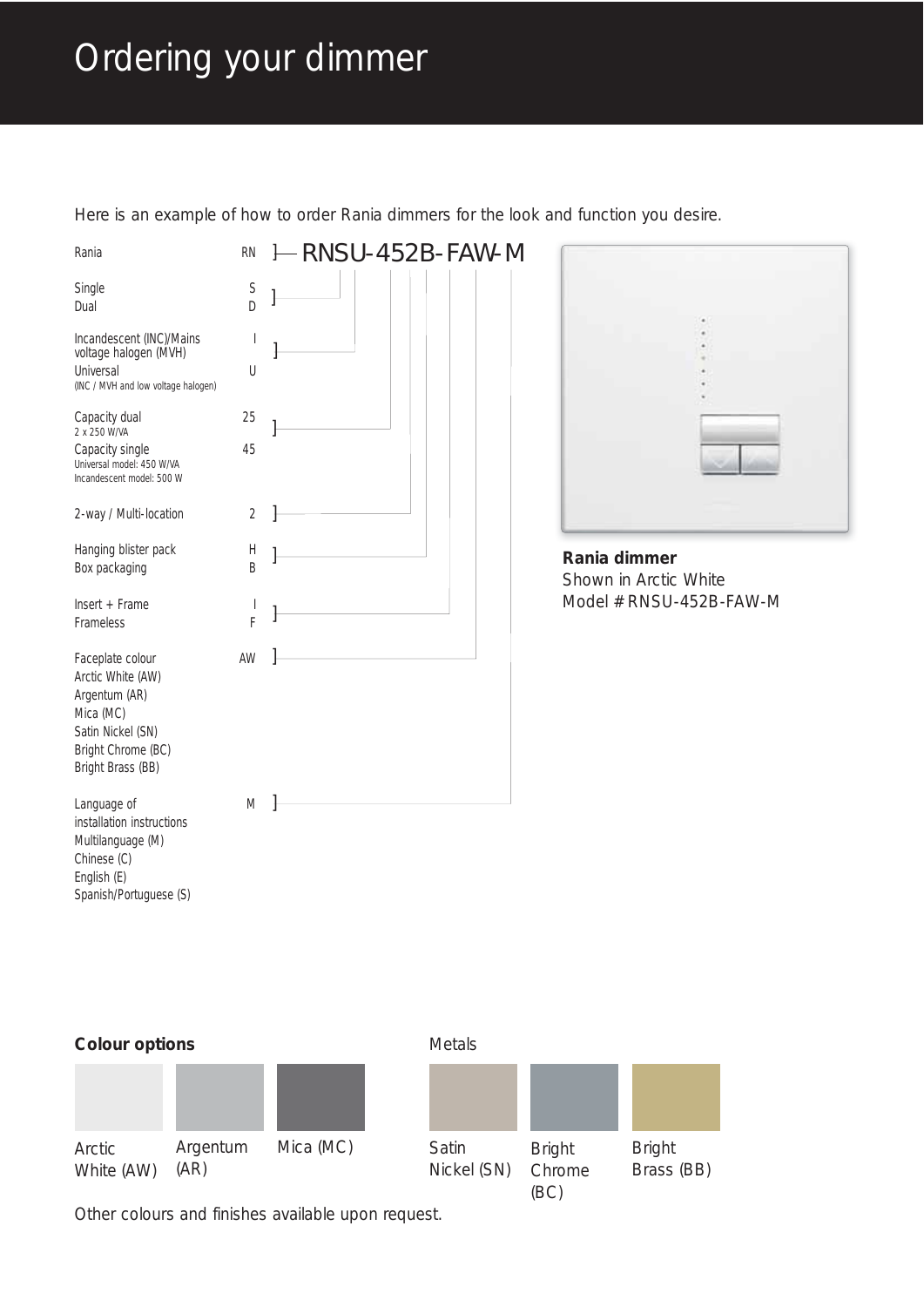# Ordering your accessories



**Single switch**  2-way, 250 V / 10 A



**Intermediate switch**  4-way, 250 V / 10 A



**Dual switch**  2-way, 250 V / 10 A



**Phone/tv jack**

| Product                   | Model number                      |  |  |
|---------------------------|-----------------------------------|--|--|
| Single switch             | RN-SS10-X-SYY-Z                   |  |  |
| Dual switch               | RN-DS10-X-SYY-Z                   |  |  |
| Intermediate switch       | RN-IS10-X-SYY-Z                   |  |  |
| 16 A schuko socket        | RN-RF16-X-IYY-Z                   |  |  |
| 16 A French socket        | RN-RE16-X-IYY-Z                   |  |  |
| 13 A UK switched socket   | RN-SRSU-X-FYY-Z                   |  |  |
| Twin UK switched socket   | RN-DRSU-X-FYY-Z                   |  |  |
| 10 A Chinese socket       | $RN$ - $RC$ 10- $X$ - $FYY$ - $Z$ |  |  |
| UK phone jack             | RN-UKPJ-X-FYY-Z                   |  |  |
| RJ11 phone jack cat 3     | RN-RJ11-X-SYY-Z                   |  |  |
| French phone jack         | RN-FRPJ-X-IYY-Z                   |  |  |
| RJ45 network jack cat 5   | RN-RJ45-X-SYY-Z                   |  |  |
| SAT jack (75 Ohm)         | RN-TF75-X-SYY-Z                   |  |  |
| Triplexer - terminated    | RN-TRI1-X-IYY-Z                   |  |  |
| Triplexer - intermediate  | RN-TRI2-X-IYY-Z                   |  |  |
| 2-port frame (frame only) | RN-2PFR-X-SYY-Z                   |  |  |
| RJ11 connector            | CON-1P-C3-YY                      |  |  |
| RJ45 connector cat 5      | CON-1P-C6-YY                      |  |  |
| RJ45 connector cat 6      | CON-1P-C5E-YY                     |  |  |
| Coax cable connector      | CON-1C-YY                         |  |  |
| <b>BNC</b> jack           | CON-1B-YY                         |  |  |
| MT-RJ fibre jack          | CON-1F-MTRJ-YY                    |  |  |
| SC simplex fibre jack     | CON-1F-SC-YY                      |  |  |
| LC fibre jack             | CON-1F-LC-YY                      |  |  |
| ST fibre jack             | CON-1F-ST-YY                      |  |  |
| 1 gang frame              | RN-1GANG-X-YY-Z                   |  |  |
| 2 gang frame              | RN-2GANG-X-YY-Z                   |  |  |
| 3 gang frame              | RN-3GANG-X-YY-Z                   |  |  |
| Blank faceplate           | RN-BLFP-X-SYY-Z                   |  |  |

#### **X = Package type**

B = Boxes

H = Hanging clamshell

#### **YY = Colour/finish**

- AW = Arctic White
- AR = Argentum
- MC = Mica
- SN = Satin Nickel
- BC = Bright Chrome
- BB = Bright Brass

#### **S = Frame style**

- $F =$ Frameless
- $I =$  Frame inset

### **Z = Language code**

For boxes select:

M = Multi-language (Chinese, Dutch, English, French, German, Italian, Portuguese, Spanish)

#### For hanging clamshells:

- $E =$  English
- S = Spanish
- C = Chinese

# accessory

RN-SS10-**X**-SYY-**Z**

**Key to model numbers:**

package type



### **Example:**

#### RN-SS10-**B**-FAW-**M** - multi-language single switch boxed Arctic White frameless